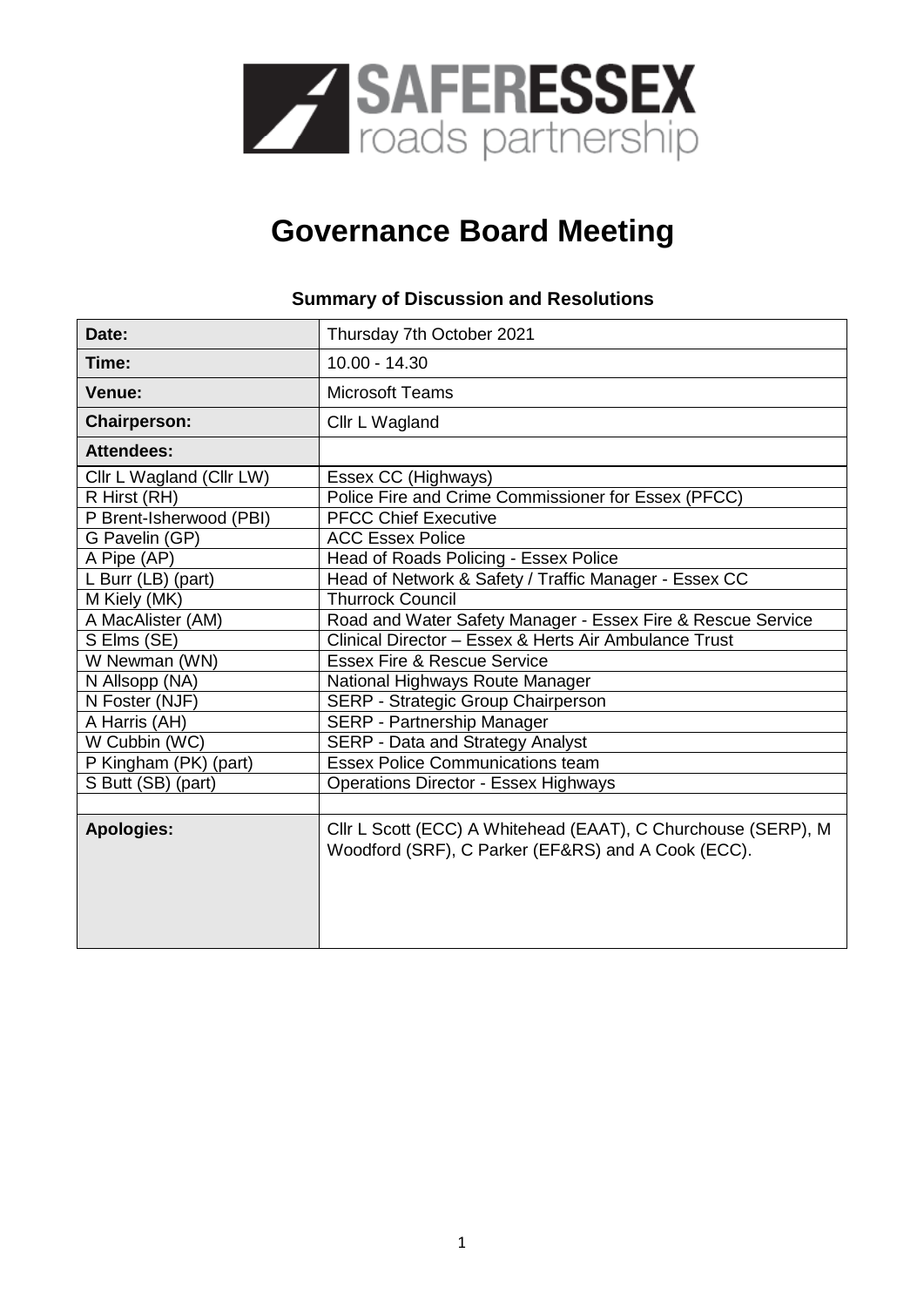| <b>Item</b><br><b>No</b> | <b>Discussion and Resolution</b>                                                                                                                                                                                                                                                                                                                                                                                                                                                                                                                                                                                                                                                                                              | <b>Action</b><br>Owner |
|--------------------------|-------------------------------------------------------------------------------------------------------------------------------------------------------------------------------------------------------------------------------------------------------------------------------------------------------------------------------------------------------------------------------------------------------------------------------------------------------------------------------------------------------------------------------------------------------------------------------------------------------------------------------------------------------------------------------------------------------------------------------|------------------------|
| $\mathbf 1$              | <b>Welcome, introductions and apologies:</b>                                                                                                                                                                                                                                                                                                                                                                                                                                                                                                                                                                                                                                                                                  |                        |
|                          | Cllr Wagland welcomed everyone and introductions were made. Apologies<br>recorded above.                                                                                                                                                                                                                                                                                                                                                                                                                                                                                                                                                                                                                                      |                        |
|                          | SE explained that he is leaving the EHAAT to take-up a new position with the<br>Lincs & Notts Air Ambulance service. He thanked the group and felt that there<br>was nothing like this group within the UK. He reassured the Board that the<br>relationship with EHAAT would continue. Cllr Wagland thanked him for<br>leaving a legacy of co-operation, for making such valuable contributions to<br>the meetings and the Board wishes him well.                                                                                                                                                                                                                                                                             |                        |
| $\overline{2}$           | Review of previous SERP Governance Board Meeting Minutes (held<br>07/07/21) and approval for publication on SERP website and Strategic<br>Group Meeting from 16/09/21:                                                                                                                                                                                                                                                                                                                                                                                                                                                                                                                                                        |                        |
|                          | The notes from the previous meeting had been annotated and circulated prior<br>to the meeting. There were no questions and the notes of both meetings were<br>duly agreed.                                                                                                                                                                                                                                                                                                                                                                                                                                                                                                                                                    |                        |
|                          | Action: The minutes of the Governance Board meeting held on 07/07/21<br>were approved for publication on the SERP's website.                                                                                                                                                                                                                                                                                                                                                                                                                                                                                                                                                                                                  | <b>NJF</b>             |
| 3                        | Data Update:                                                                                                                                                                                                                                                                                                                                                                                                                                                                                                                                                                                                                                                                                                                  |                        |
|                          | WC used PowerBI live to show data. July DSIs (deaths & serious injuries) are<br>above projection line but too early to determine whether this is a trend or a<br>fluctuation in the data. Small increase in cycle casualties but there was a<br>doubling of cycle traffic in 2020. When data available for 2021 it will be<br>possible to ascertain whether risk levels have changed. The 16-25 age group<br>remains most at risk in cars and powered-two-wheelers (P2Ws) and<br>pedestrians under 16. GP asked whether the causation factors were the<br>same for 16-25 year olds as for other age users. WC will look at data and<br>inform and also see whether PowerBI can be altered to allow this feature in<br>future. |                        |
|                          | Action: WC to let GP know whether causation factors are the same for<br>16-25 year olds as for other age users and determine whether PowerBI<br>can be altered to allow this feature in future.                                                                                                                                                                                                                                                                                                                                                                                                                                                                                                                               | <b>WC</b>              |
|                          | <b>Post Meeting Note:</b> A modified version of the <i>Vision Zero dashboard</i> with<br>filters for age and gender and the involvement and Causal Factor (CF) tabs<br>has been created.                                                                                                                                                                                                                                                                                                                                                                                                                                                                                                                                      |                        |
|                          | With these filters applied for 16-25 year old car drivers; compared to car<br>drivers as a whole the data indicates:                                                                                                                                                                                                                                                                                                                                                                                                                                                                                                                                                                                                          |                        |
|                          | Overall number:<br>$\bullet$                                                                                                                                                                                                                                                                                                                                                                                                                                                                                                                                                                                                                                                                                                  |                        |
|                          | o A larger proportion of young drivers involved in a collision have a<br>Causal Factor (CF)                                                                                                                                                                                                                                                                                                                                                                                                                                                                                                                                                                                                                                   |                        |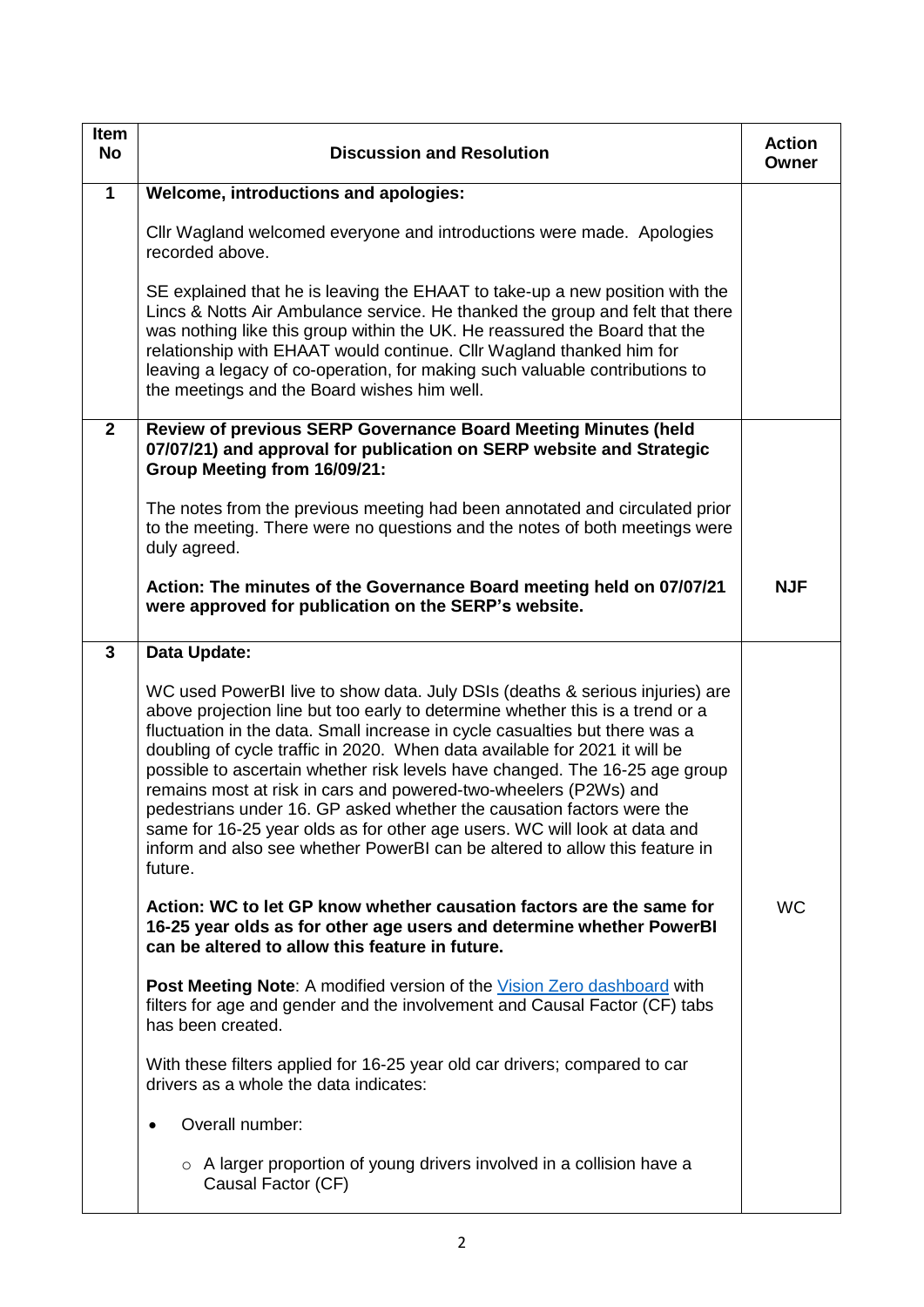| $\circ$ There has been a trend of reducing numbers for both young driver<br>and all driver DSI collision involvement, including those with a CF.                                                                                                                                                                                                                                                                                                                                                                                                                                                                                                               |           |
|----------------------------------------------------------------------------------------------------------------------------------------------------------------------------------------------------------------------------------------------------------------------------------------------------------------------------------------------------------------------------------------------------------------------------------------------------------------------------------------------------------------------------------------------------------------------------------------------------------------------------------------------------------------|-----------|
| Types of CF:<br>$\bullet$                                                                                                                                                                                                                                                                                                                                                                                                                                                                                                                                                                                                                                      |           |
| $\circ$ Speed makes up a larger proportion of 16-25 year old driver CFs than<br>all driver CFs                                                                                                                                                                                                                                                                                                                                                                                                                                                                                                                                                                 |           |
| $\circ$ Drink/drug impairment make up a larger proportion of 16-25 year old<br>driver CFs                                                                                                                                                                                                                                                                                                                                                                                                                                                                                                                                                                      |           |
| ○ Both speed and drink & drug impairment (DDI) are at lower levels for<br>young drivers in 2021 than they were for the same periods in 2018 &<br>2020                                                                                                                                                                                                                                                                                                                                                                                                                                                                                                          |           |
| o Increase in number of 'other' (non-speed/DDI) offences in young<br>driver DSI collisions so far in 2021                                                                                                                                                                                                                                                                                                                                                                                                                                                                                                                                                      |           |
| The sort of graduated licences used are probably effective, in that there has<br>been a reduction in all risky behaviours by young drivers since their<br>introduction but young drivers are still the most prone to taking risks in the<br>first place. Their lack of experience means any risk taking is much more likely<br>to translate into a collision rather than a near miss.                                                                                                                                                                                                                                                                          |           |
| AP noted that although deaths are lower this year compared to last, the last 6<br>months has seen 17 deaths. AP has asked WC to look at data around drink<br>driving again.                                                                                                                                                                                                                                                                                                                                                                                                                                                                                    | <b>WC</b> |
| CIIr LW asked whether the return to driving after Lockdown was reflected in<br>the data and asked whether there was an advert for the Driving with<br>Confidence (DwC) course that she could use to publicise with Members.                                                                                                                                                                                                                                                                                                                                                                                                                                    |           |
| Action: Provide Cllr Wagland with advert for DwC.                                                                                                                                                                                                                                                                                                                                                                                                                                                                                                                                                                                                              |           |
| Post meeting note - There is no advert at present as there is a priority to<br>clear SCD practical courses. Procurement arrangements are being reviewed<br>to attract more trainers for different courses but it is acknowledged there that<br>a national shortage of trainers and we will have to train new recruits.<br>Recruitment method needs consideration.                                                                                                                                                                                                                                                                                              |           |
| It was suggested that the SERP look at delivering a broader range of<br>courses. Other authorities may begin to attract more clients which will reduce<br>our clientele. Might insurers give discounts for those having taken a course?<br>Ringway Jacobs has used the SERP team to deliver training to particular<br>drivers.                                                                                                                                                                                                                                                                                                                                 |           |
| E-scooters: Ownership levels of privately owned (illegal) scooters not known<br>but SPIN (trial company) has exposure data which could be used to assess<br>risk to the trial scooter riders. Scooters can be recorded on CRASH and there<br>were 3 serious and 5 slight casualties in September; one of which may have<br>involved a SPIN scooter. Data will be unreliable nationally as not every force<br>uses the CRASH data recording system. Essex Police have been interviewed<br>by DfT as to what they would like to see in the future. 'Dumped' scooters may<br>cause problems / injuries. How will the winter season impact on scooter<br>injuries? |           |
| SB explained that it is hard to grit pedestrian areas and the effectiveness of<br>the grit relies on usage to crush and activate the salt so there may be more<br>scooter collisions in such areas.                                                                                                                                                                                                                                                                                                                                                                                                                                                            |           |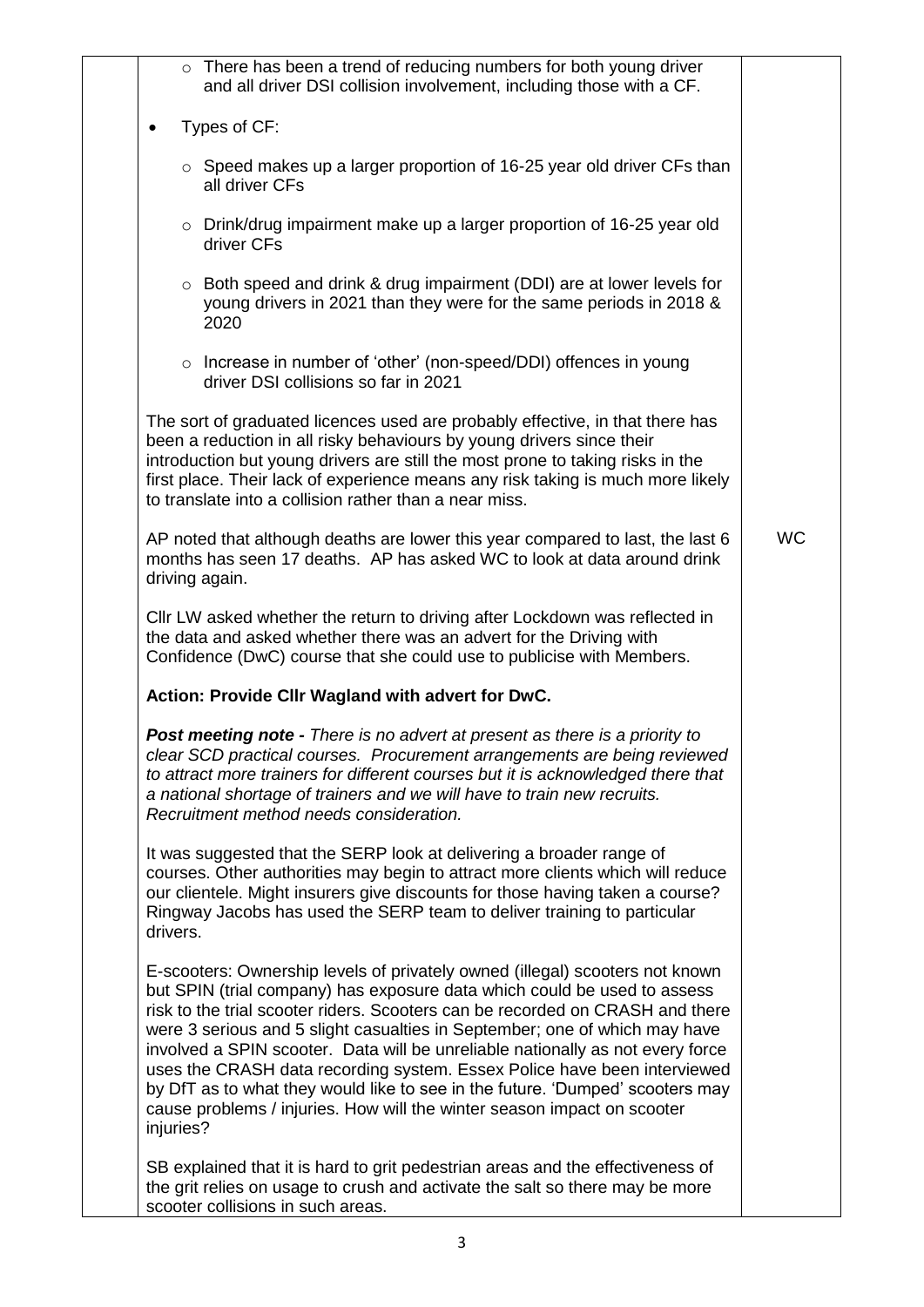|                         | Action: NJF to discuss with T Vickers (ECC) whether SPIN can give<br>advice to users.                                                                                                                                                                                                                                                                                                                                                                                                                                                                                                                                                                                                                                                                                                               | <b>NJF</b>     |
|-------------------------|-----------------------------------------------------------------------------------------------------------------------------------------------------------------------------------------------------------------------------------------------------------------------------------------------------------------------------------------------------------------------------------------------------------------------------------------------------------------------------------------------------------------------------------------------------------------------------------------------------------------------------------------------------------------------------------------------------------------------------------------------------------------------------------------------------|----------------|
|                         | Action: Cllr LW to explore how requirements for DfBB can be taken<br>forward into ECC's procurement / tender process for sub-contractors so<br>they have to meet certain standards to minimise road safety risk.                                                                                                                                                                                                                                                                                                                                                                                                                                                                                                                                                                                    | <b>Cllr LW</b> |
| $\overline{\mathbf{4}}$ | <b>Financial and NDORS Update:</b>                                                                                                                                                                                                                                                                                                                                                                                                                                                                                                                                                                                                                                                                                                                                                                  |                |
|                         | <b>Recap</b> - In January, the Board approved the SERP's Financial Plan (FP)<br>$\bullet$<br>which is based on approximately 55,000 clients attending a NDORS<br>course as a result of enforcement carried out by Essex Police and<br>approximately 45,000 clients attending a NDORS course delivered by<br>SERP. The FP is based on 64,000 clients attending a NDORS course as<br>a result of SERP activity - projected underspend around £750k.                                                                                                                                                                                                                                                                                                                                                   |                |
|                         | To 30 <sup>th</sup> September, some 28,355 clients had attended a NDORS course<br>$\bullet$<br>delivered by the SERP; this is 63% of the annual projection in 50% of the<br>year.                                                                                                                                                                                                                                                                                                                                                                                                                                                                                                                                                                                                                   |                |
|                         | For overall SERP activity, some 34,710 clients have attended a NDORS<br>$\bullet$<br>course which is 2,755 or 8.6% ahead of where we should be mid-way<br>through the year.                                                                                                                                                                                                                                                                                                                                                                                                                                                                                                                                                                                                                         |                |
|                         | However, there is an anomaly between the sources of clients attending<br>$\bullet$<br>NDORS courses.                                                                                                                                                                                                                                                                                                                                                                                                                                                                                                                                                                                                                                                                                                |                |
|                         | In terms of EP enforcement activity and the issue of NIPs the data is 11%<br>$\bullet$<br>behind the current annual projection of 102,000 but for NDORS course<br>completions resulting from the activity the data is 30% behind.<br>For SERP delivered NDORS clients it is 26% ahead of the annual<br>$\bullet$<br>projection of 45,000 clients largely due to the ability to attract digital<br>clients from around the country.<br>Analysis of the data held by EP has been undertaken to provide a better<br>$\bullet$<br>understanding of the reasons behind the anomaly.<br>The effect of the anomaly is that the projected End of Year underspend<br>$\bullet$<br>will be reduced by approximately one-third.<br>Actions / factors which will minimise the adverse effect on the End of Year |                |
|                         | figure include:                                                                                                                                                                                                                                                                                                                                                                                                                                                                                                                                                                                                                                                                                                                                                                                     |                |
|                         | ❖ Non-committed expenditure is being reviewed<br>❖ National database was replaced on 22 <sup>nd</sup> September – since then,<br>SERP has seen a 100% increase in course bookings - the total last<br>week was 2,210 - previous highest was 1,723. Some 147 additional<br>courses have been arranged for this month and a further 217 courses<br>for November to cope with the demand.<br>❖ Seeking approval to increase the NDORS administration team by 4<br>members of staff to cope with current and anticipated demand -<br>approval gained for 2 posts at the moment.                                                                                                                                                                                                                         |                |
|                         | There have been 'like-for-like' reductions in offending at camera sites with a<br>larger drop shown by Essex residents; consistent with greater compliance by<br>Essex residents.                                                                                                                                                                                                                                                                                                                                                                                                                                                                                                                                                                                                                   |                |
|                         | Camera site selection will effect referrals and some sites have been out of<br>action. The A13 is being upgraded, but should be complete by the end of his<br>financial year, and the Dartford Crossing and HADECS sites are now live.                                                                                                                                                                                                                                                                                                                                                                                                                                                                                                                                                              |                |
|                         | The A12 sites and A120 Pellens Corner have night-time issues and the<br>Fortune of War has also been off-line. AH confirmed he had written to                                                                                                                                                                                                                                                                                                                                                                                                                                                                                                                                                                                                                                                       |                |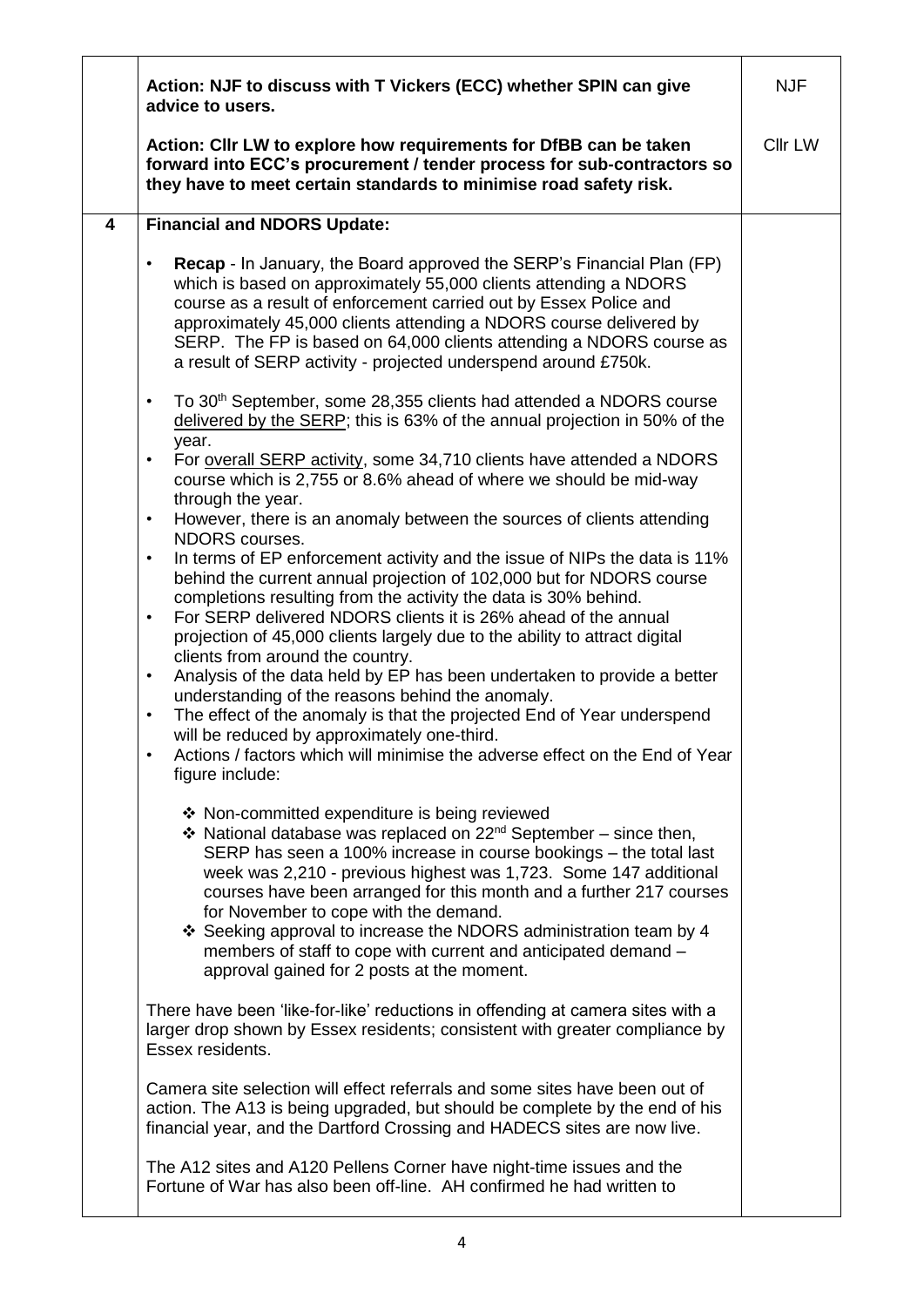|                | Thurrock requesting they consider adding illumination to their recently<br>installed camera systems to assist night-time viewing.                                                                                                                                                                                                                                                         |           |
|----------------|-------------------------------------------------------------------------------------------------------------------------------------------------------------------------------------------------------------------------------------------------------------------------------------------------------------------------------------------------------------------------------------------|-----------|
|                | The SERP's 'Unpredictable Visibility' strategy has also had an impact as<br>some sites will be quieter and result in fewer offences. AP has a weekly<br>update on camera site status.                                                                                                                                                                                                     |           |
|                | GP will arrange for a deep-dive into offences captured but NFA'd (no further<br>action) and make sure issues are rectified and reassured members that<br>courses offered through officer roadside capture remained consistent. AP<br>stressed that this was not a reflection on the staff at Billericay who have been<br>working under difficult circumstances.                           |           |
|                | <b>Action:</b>                                                                                                                                                                                                                                                                                                                                                                            |           |
|                | GP to investigate NFA on captured offences.                                                                                                                                                                                                                                                                                                                                               | <b>GP</b> |
|                | CIIr LW requested item be on agenda for next meeting. If we are<br>seeing genuine reductions in offending, what's next?                                                                                                                                                                                                                                                                   | <b>WC</b> |
|                | Other items of interest:<br>On behalf of Lincolnshire Police we are returning course fees to 537<br>clients who booked a NDORS course with SERP between 2 <sup>nd</sup> March and                                                                                                                                                                                                         |           |
|                | 3 <sup>rd</sup> August.<br>The total sum being returned is £47k and Lincolnshire Police will pay a<br>$\bullet$<br>fee for SERP to deal with the refunds.<br>So far 3 clients have said they don't want the money so it is going to the<br>$\bullet$                                                                                                                                      |           |
|                | EHAAT.<br>Issue arose with the speed limit order for a camera on the A1 at<br>$\bullet$<br>Grantham                                                                                                                                                                                                                                                                                       |           |
|                | RIDE courses recommencing in November<br>$\bullet$<br>Venue-based courses recommenced in July and so far over 1,600 clients<br>$\bullet$<br>have booked with no apparent reduction in digital bookings. Demand is<br>increasing and courses are filled as they are released.<br>Looking to reinstate the Driving with Confidence Course - new trainers<br>$\bullet$<br>are being trained. |           |
|                | SCD practical sessions are now being delivered with one client & one<br>trainer per car – there is a back-log of at least 800 clients that built-up<br>during COVID.                                                                                                                                                                                                                      |           |
| $5\phantom{1}$ | Vision Zero launch and Workshop feedback:                                                                                                                                                                                                                                                                                                                                                 |           |
|                | NJF thanked everyone that supported the launch event; SERP spoke<br>to over 1000 people. The overall sentiment towards VZ was very<br>positive with many compliments such as 'thank-you for taking on such<br>a difficult issue'. The Digivan and film content was very well received<br>and was filmed by many people using their phones; the film is on the<br>website.                 |           |
|                | The Trucam captured 169 speed offences in a 20mph limit in just over<br>2 hours. The recorded interviews by Cllrs Wagland and Cllr Scott were<br>cut into the livestreamed event by the Project Edward team. The next<br>day was followed-up with a BBC Essex interview.                                                                                                                  |           |
|                | The comments on the summary Strategy document were helpful. The<br>comments on photos were half in favour and half against including<br>more traffic but there was insufficient time change them. More images<br>have been taken for the final document.                                                                                                                                  |           |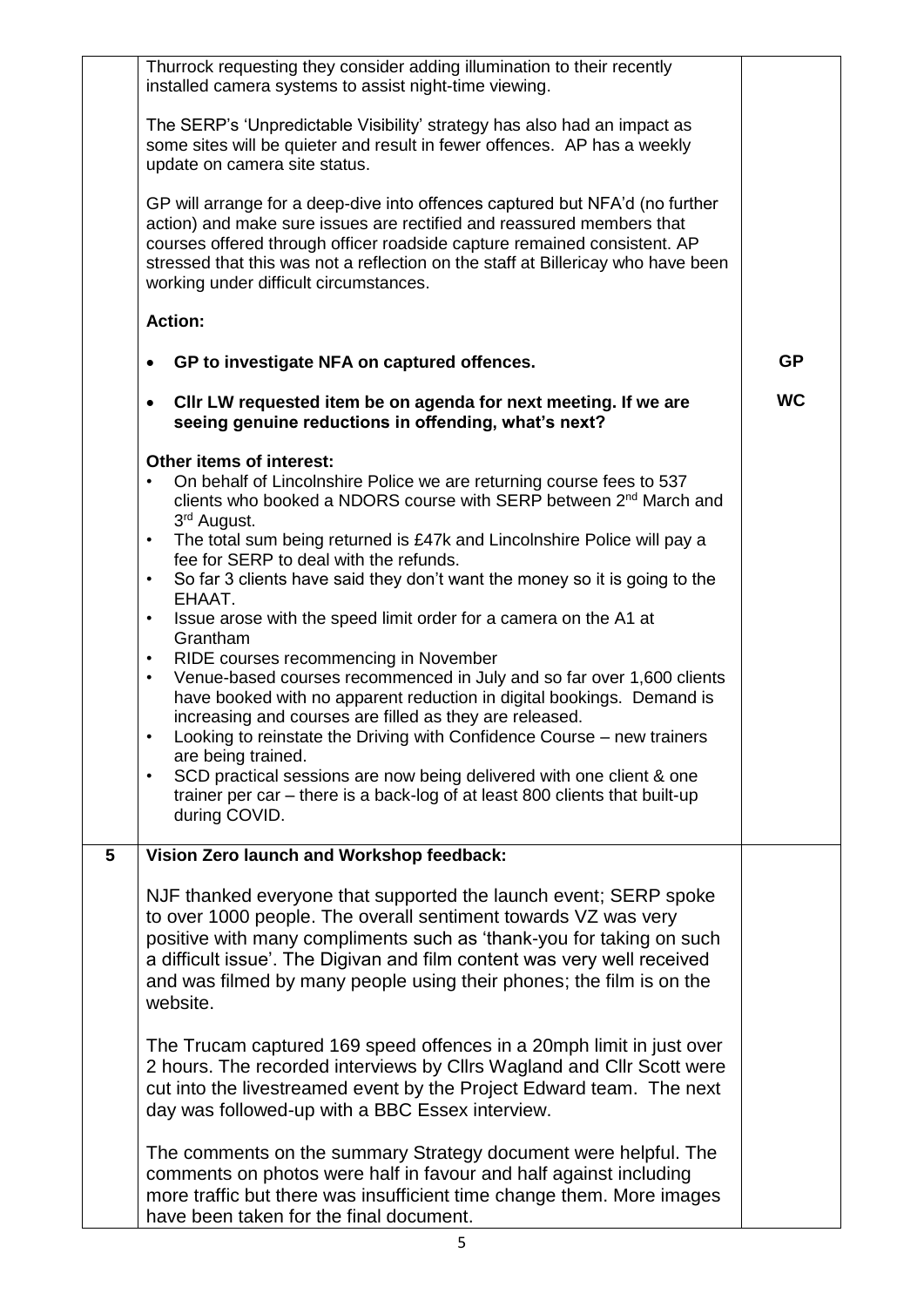|   | The content was kept deliberately simple with references, figures, links<br>to other strategies, future innovations etc. being kept in the full<br>document for those who wanted more detail.                                                                                                                                                                                                                                                                                                                                                                                                                                                                                                                                                                                                                                                                                                                                                                         |  |
|---|-----------------------------------------------------------------------------------------------------------------------------------------------------------------------------------------------------------------------------------------------------------------------------------------------------------------------------------------------------------------------------------------------------------------------------------------------------------------------------------------------------------------------------------------------------------------------------------------------------------------------------------------------------------------------------------------------------------------------------------------------------------------------------------------------------------------------------------------------------------------------------------------------------------------------------------------------------------------------|--|
|   | The detailed wording about the causes of collisions was changed.<br>Reference to the 5-year communication strategy was not made but this<br>will be considered within the full strategy document review.                                                                                                                                                                                                                                                                                                                                                                                                                                                                                                                                                                                                                                                                                                                                                              |  |
|   | A date was added as the document will be superseded, and some<br>language was changed to be more positive. An interesting challenge<br>was received to refer to 'prevention and protection' rather than just<br>'protection' which will be debated for the final version.                                                                                                                                                                                                                                                                                                                                                                                                                                                                                                                                                                                                                                                                                             |  |
|   | Two workshops have now been held. The first was not as well<br>attended as we had hoped with 16 booked but only 10 attending, the<br>second had 23 booked with 17 attending. The remaining 2 sessions<br>have 19 and 34 booked places.                                                                                                                                                                                                                                                                                                                                                                                                                                                                                                                                                                                                                                                                                                                                |  |
|   | The sentiment towards the aspiration was overwhelmingly positive.<br>Much focus on speed and how we will reduce/enforce it. There was<br>much conversation about safety cameras and Community Speed<br>Watch (CSW) but the audience was selected from CSW groups and<br>parish councils so bias not unexpected. Our thanks to the deputy<br>PFCC for hosting these events and the team for learning new skills.<br>The deputy PFCC set expectations after the first session, explaining<br>that SERP will feed-back to its partners for their consideration when<br>they are reviewing their policies, but that any changes to how the<br>highway authorities implement speed limits will take some time and will<br>need to be complemented by a workable enforcement strategy. Local<br>Highway Panels will not be in a position to approve or fund new limits,<br>cameras etc. until ECC has reviewed and approved its hierarchy and<br>Speed Management Strategy. |  |
|   | A presentation was made to Essex Planning Officers Association<br>(EPOA). It was well received and the group would like feedback after<br>the engagement process to understand the need to be involved in<br>Vision Zero.                                                                                                                                                                                                                                                                                                                                                                                                                                                                                                                                                                                                                                                                                                                                             |  |
|   | CIIr LW has spoken to A Summers at Transport East about bids to<br>Government and suggested that they ought to be considered for<br>inclusion within the Partnership.                                                                                                                                                                                                                                                                                                                                                                                                                                                                                                                                                                                                                                                                                                                                                                                                 |  |
| 6 | <b>Enforcement (Activity A) Update:</b>                                                                                                                                                                                                                                                                                                                                                                                                                                                                                                                                                                                                                                                                                                                                                                                                                                                                                                                               |  |
|   | Activity A is undertaken 3 days per week – there are still caps on the amount<br>of testing that can take place which will hopefully be removed soon. This is<br>restricting the number of related arrests.                                                                                                                                                                                                                                                                                                                                                                                                                                                                                                                                                                                                                                                                                                                                                           |  |
|   | Car cruising remains an issue on the A131 at Gt Leighs and at Hanningfield<br>and Abberton reservoirs. Laser Cam 4 testing going well (giving night-time<br>capability). Police motorcycles engaging with P2W and car drivers at<br>Finchingfield and on the Dengie Peninsula.                                                                                                                                                                                                                                                                                                                                                                                                                                                                                                                                                                                                                                                                                        |  |
|   |                                                                                                                                                                                                                                                                                                                                                                                                                                                                                                                                                                                                                                                                                                                                                                                                                                                                                                                                                                       |  |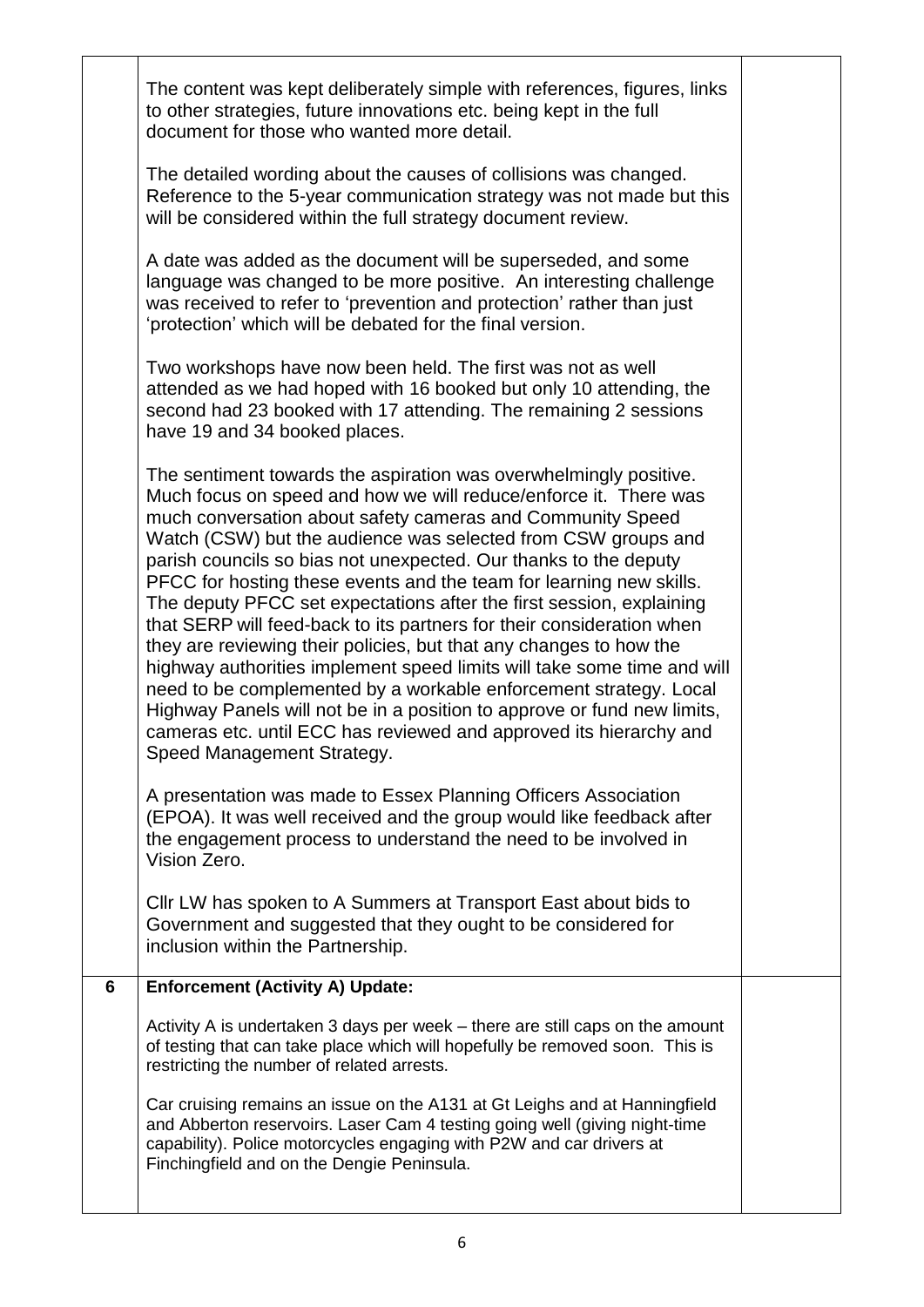|                | Protest removal officers are on hand to provide quick response and action,<br>working with National Highways. GP thanked AP and his team for their<br>support.                                                                                                                                                                                                                                                                                                                                                                                                                                                                                                               |            |
|----------------|------------------------------------------------------------------------------------------------------------------------------------------------------------------------------------------------------------------------------------------------------------------------------------------------------------------------------------------------------------------------------------------------------------------------------------------------------------------------------------------------------------------------------------------------------------------------------------------------------------------------------------------------------------------------------|------------|
|                | Cllr LW noted that it would be good if local councillors could be informed what<br>action was taking place in their constituency and by ECC Member area.                                                                                                                                                                                                                                                                                                                                                                                                                                                                                                                     |            |
|                | Although the information is available, it is recognised that sometimes people<br>can't differentiate between Essex and other areas. It was agreed that it would<br>be beneficial to tell Members more about all the positive action on this, and<br>Activity A generally, happening in their area. RH agreed to take his action.                                                                                                                                                                                                                                                                                                                                             |            |
|                | <b>Action:</b>                                                                                                                                                                                                                                                                                                                                                                                                                                                                                                                                                                                                                                                               |            |
|                | RH to look at how to positively promote the proactive activity linked<br>with Activity A and Insulate Britain to ECC Members and others.                                                                                                                                                                                                                                                                                                                                                                                                                                                                                                                                     | <b>RH</b>  |
|                | CIIr LW and RH would like invitation to a SAT day                                                                                                                                                                                                                                                                                                                                                                                                                                                                                                                                                                                                                            | <b>NJF</b> |
| $\overline{7}$ | Progress on delivery of Education / Engagement (Activity B)<br>plans:                                                                                                                                                                                                                                                                                                                                                                                                                                                                                                                                                                                                        |            |
|                | SAT days resumed on 20 <sup>th</sup> July and 8 have been delivered so far. 24<br>are scheduled and 30 engagement days are being scheduled. Likely<br>to hire the digivan again as a real draw. Film will be made seasonal to<br>support current campaign. Education team delivered presentation to<br>450 students in SAT town schools as weren't permitted to attend in<br>person so looking at the efficacy of this for the future.                                                                                                                                                                                                                                       |            |
|                | Reception walks may be at risk as only just permitted back into schools<br>but ECC recruited 7 new casual staff so should be able to catch up<br>with year 5 walks. Ambassadors continue to be supported but looking<br>to recruit another 10 schools. Theatre in Education (TIE) still not live in<br>schools. However, we have a licence from Riot Act for on-line play for<br>years 7, 8 and 9 which we will use. Year 11s are directed to First Car<br>products at the moment as we already work in partnership with them.<br>Collingwood's play 'Vented' for year 11 available in February 2022; it<br>will be assessed when complete to see if it is worth purchasing. |            |
|                | Looking at whether ADIs (driving instructors) are happy with Honest<br>Truth product before further investment is made. The Park & Ride<br>young driver intervention at Sandon has folded - ADIs retired/lost<br>interest.                                                                                                                                                                                                                                                                                                                                                                                                                                                   |            |
|                | Driving with Confidence is resuming; there have been a few new<br>bookings and the SERP is making contact with those clients who<br>contacted the SERP during lockdown.                                                                                                                                                                                                                                                                                                                                                                                                                                                                                                      |            |
|                | SAT days will be kept under review to ensure they are as effective /<br>visible as possible to promote Vision Zero.                                                                                                                                                                                                                                                                                                                                                                                                                                                                                                                                                          |            |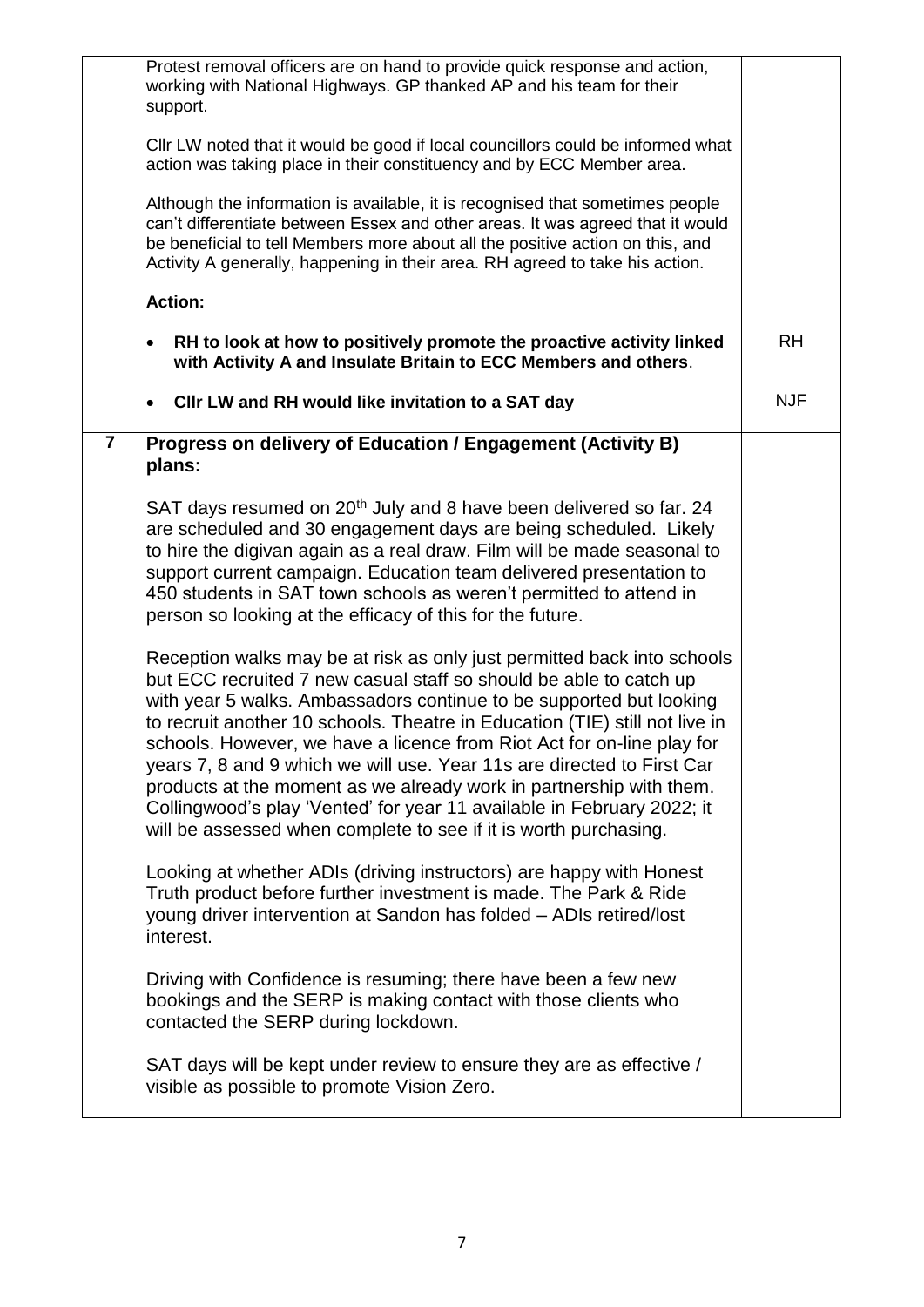| 8 | <b>Annual Communications Plan:</b>                                                                                                                                                                                                                                                                                                                                                                                                                                                                                                                                                                                                                                                                                                                                               |  |
|---|----------------------------------------------------------------------------------------------------------------------------------------------------------------------------------------------------------------------------------------------------------------------------------------------------------------------------------------------------------------------------------------------------------------------------------------------------------------------------------------------------------------------------------------------------------------------------------------------------------------------------------------------------------------------------------------------------------------------------------------------------------------------------------|--|
|   | The Draft plan had been circulated. NJF went through the draft plan up to<br>Christmas.                                                                                                                                                                                                                                                                                                                                                                                                                                                                                                                                                                                                                                                                                          |  |
|   | The website is being progressed, the new Extra Eyes page has been<br>prioritised but fresh content will then be required and a process of getting the<br>information onto the site in CC's absence. An EH colleague is looking at the<br>draft brief to help us understand whether it requests what we need. The core<br>SERP team has identified a lack of skilled resource for the website project.                                                                                                                                                                                                                                                                                                                                                                            |  |
|   | First Car will help us deliver the My Small Change Campaign; picking the<br>winner, publicising etc. in order to promote the face-to-face engagement.                                                                                                                                                                                                                                                                                                                                                                                                                                                                                                                                                                                                                            |  |
|   | The Pedestrian Campaign for October to tie in with daylight saving will use<br>'Stop scrolling start living' film if it can be accessed. The digivan film may<br>also be incorporated. Further resource is required for social media side.                                                                                                                                                                                                                                                                                                                                                                                                                                                                                                                                       |  |
|   | Support for tyre safety week will require resource but can be shelved.<br>However, support for the Unpredictable Visibility speed enforcement trials<br>approved by the Board and being organised by EB/WC will require resource if<br>the effect of publicity on offending is to be tested.                                                                                                                                                                                                                                                                                                                                                                                                                                                                                     |  |
|   | 'Let's look out for each other' campaign meeting set for October. Action will<br>be suited to resource. Road safety week (16-21 Nov) would be an opportunity<br>to promote the safe system approach and involve EH but resource will be<br>required. Seatbelt campaign linked to OP Dunker not relevant any more as<br>OP Dunker no longer undertaken. However, seatbelt messaging will be<br>incorporated into Vision Zero messaging.                                                                                                                                                                                                                                                                                                                                           |  |
|   | Vision Zero engagement workshop activity complete by end of October.<br>Comments will be analysed and a new draft Strategy prepared for the<br>Board's consideration. The Communication plan will form part of this process;<br>understanding appropriate messaging based on the comments received. The<br>Communication plan to March 2022 can then be prepared.                                                                                                                                                                                                                                                                                                                                                                                                                |  |
| 9 | <b>Community Speed Watch Update:</b>                                                                                                                                                                                                                                                                                                                                                                                                                                                                                                                                                                                                                                                                                                                                             |  |
|   | There remains a capacity issue. On-line training courses for volunteers have<br>been delivered and a trouble shooting guide issued to try and improve quality<br>of submission. A volunteer to support the volunteers has been recruited; she<br>is a CSW volunteer anyway so knows the operation. The working group has<br>agreed to start 3 new groups per month based on the number of letters that<br>can be sent. The letter will be refreshed in the New Year and a decision<br>needs to be made as to whom letters will be sent. A report will be prepared<br>for a future Board meeting. JW promotes CSW in Community Safety<br>Partnerships and there has been much interest in the Vision Zero workshops<br>from CSW volunteers. Some devices have been upcycled.      |  |
|   | RH asked how groups such as the Frinton Group could be helped as they<br>had stopped activity and wanted help to restart; they also wanted to know<br>how many groups had not restarted. The Volunteer (above) is from the<br>Frinton group but that group has no one willing to be a co-ordinator. There<br>are not many groups that have not restarted but the on-boarding plan of 3<br>groups/month will reduce the waiting list. The Power BI dashboard has been<br>really useful. Cllr LW offered to support using County Councillors if<br>'encouragement' is needed. Activity this quarter has resulted in letters to<br>8,500 first time offenders, 402 to second timers and 42 to multiple offenders.<br>Police have been visiting the more frequent offenders at home. |  |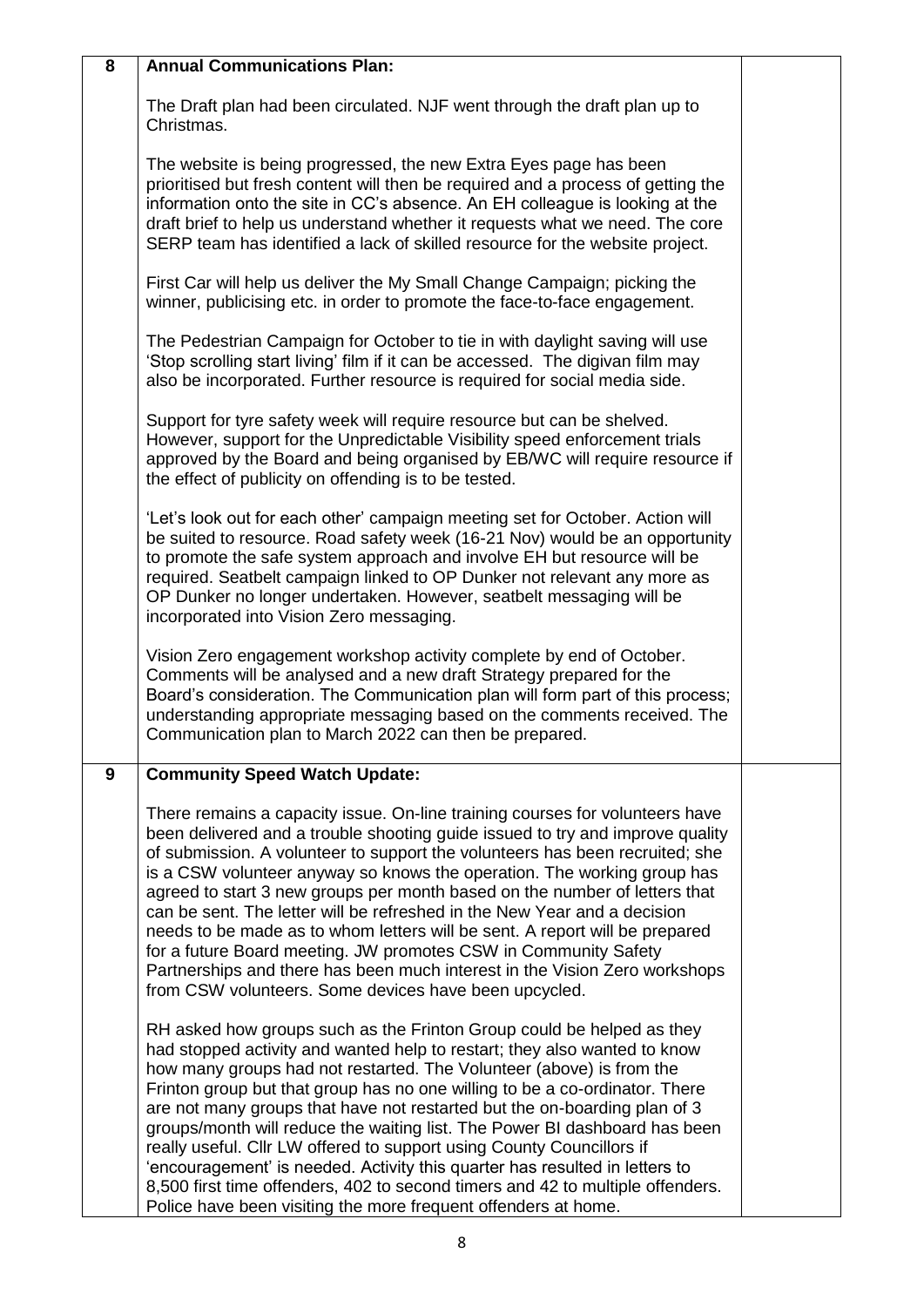| $\overline{10}$ | Leading Greater Essex Challenge - Vision Zero:                                                                                                                                                                                                                                                                                                                                                                                                     |  |
|-----------------|----------------------------------------------------------------------------------------------------------------------------------------------------------------------------------------------------------------------------------------------------------------------------------------------------------------------------------------------------------------------------------------------------------------------------------------------------|--|
|                 | Having received unanimous support from the Strategic Group, AM<br>requested that the Board support the offering of Vision Zero as a<br>challenge to the following group. She has been on the programme and<br>can promote it to us.                                                                                                                                                                                                                |  |
|                 | Essex Partnership (essexfuture.org.uk).                                                                                                                                                                                                                                                                                                                                                                                                            |  |
|                 | "We're looking for the county's most promising leaders. If you're ready<br>to be a catalyst for change within your organisation and across Essex,<br>Southend & Thurrock this programme could be your opportunity to<br>shape the future.                                                                                                                                                                                                          |  |
|                 | The Leading Greater Essex programme is looking to create<br>collaborative leaders that will shape future services by seeing issues<br>not in Police, health or council silos, but instead as common<br>challenges that we need to work on together. The Leading Greater<br>Essex programme is ambitious, innovative, enabling and action-<br>orientated and will enable you to build a valuable support network<br>for your continued development. |  |
|                 | The programme will deliver for the individual, organisation and the<br>whole Essex system by:                                                                                                                                                                                                                                                                                                                                                      |  |
|                 | Developing future leaders and building their skills and system-<br>$\bullet$<br>leadership thinking<br>Expanding expertise to support organisation's ambitions<br>$\bullet$<br>Delivering outcomes for local people through practical work on<br>$\bullet$<br>whole system challenges<br>Creating collaborative networks and effective partnerships to shape<br>$\bullet$<br>the future.                                                           |  |
|                 | What is Leading Greater Essex?                                                                                                                                                                                                                                                                                                                                                                                                                     |  |
|                 | Leading Greater Essex is a 12-month leadership development<br>programme, bespoke to the needs and ambitions of Essex, which<br>brings together up to 80 public service leaders to build collaborative<br>system leaders by providing:                                                                                                                                                                                                              |  |
|                 | Expert leadership input, for example through webinars and<br>$\bullet$<br>masterclasses<br>Facilitated coaching and learning, with the support of system<br>$\bullet$<br>leadership mentors<br>Whole system networking opportunities to re-frame critical issues<br>$\bullet$                                                                                                                                                                      |  |
|                 | facing Essex<br>Development of collaborative mind-sets and emotional intelligence<br>$\bullet$<br>Development of relationships and networks across the cohort and<br>$\bullet$<br>beyond it                                                                                                                                                                                                                                                        |  |
|                 | Applied learning through delivery of practical projects that will<br>$\bullet$<br>benefit local residents                                                                                                                                                                                                                                                                                                                                          |  |
|                 | Links will also be made with the wider voluntary and community<br>$\bullet$<br>sector through the Aspire leadership development programme.                                                                                                                                                                                                                                                                                                         |  |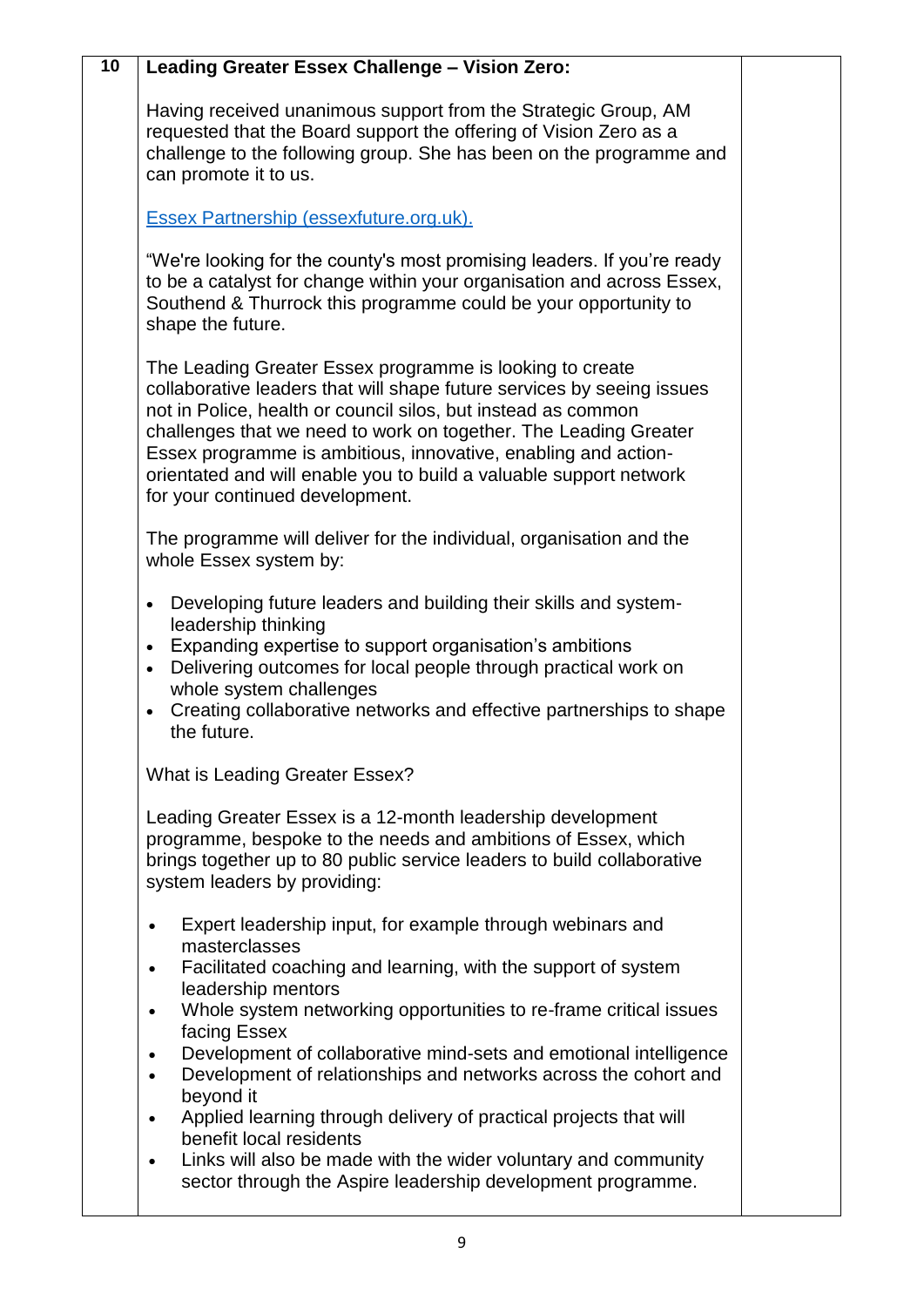Creating system leaders

More than 130 leaders have already successfully completed 'Leading Greater Essex' since 2016 and are now applying their learning within their place of work, operating as effective system leaders. Participants graduate feeling more confident, motivated, and self-aware having developed a sector-wide support network.

They report a greater understanding of the impact successful whole system collaboration can achieve and have an increased sense of shared ownership and accountability towards solving the county's critical issues, as well as more trust in their partners to achieving collaborative leadership.

Since completing the programme a number of the participants have progressed into more senior roles within leadership in Greater Essex.

#### Potential Candidates

Leading Greater Essex is recruiting emerging leaders that reflect the diversity and geography of public services in Essex, Southend and Thurrock. Each programme will support up to 80 leaders to operate confidently and effectively across organisational boundaries by providing 12 months of whole system leadership development.

We are looking for participants that are already displaying:

- High leadership potential you are already fulfilling a senior role and have the potential to apply your learning to whole system working
- Strong leadership behaviours you are open, collaborative, behave with integrity and want to further enhance your behaviours
- Personal commitment you are enthusiastic about the programme and are committed to investing your time and energy into your personal development
- Collaboration you work beyond your service or organisational boundaries to influence outcomes by delivering collaborative agendas, shared ambitions and are extending your leadership behaviours beyond the usual limits of your responsibilities and authority.

## Programme delivery approach

The programme will provide a convergence space – in which participants can share experiences and expertise and come together to reframe key issues. Together the system wide network of participants will provide a learning community and will enable individual challenge and support.

At the core of the programme will be a series of whole system challenges – aligned to support organisational growth and achieving strategic ambitions – and will require different parts of the system to work together to progress".

AM offers this as an opportunity to make Vision Zero visible at a senior level and encourages everyone to take part. As a sponsor, SERP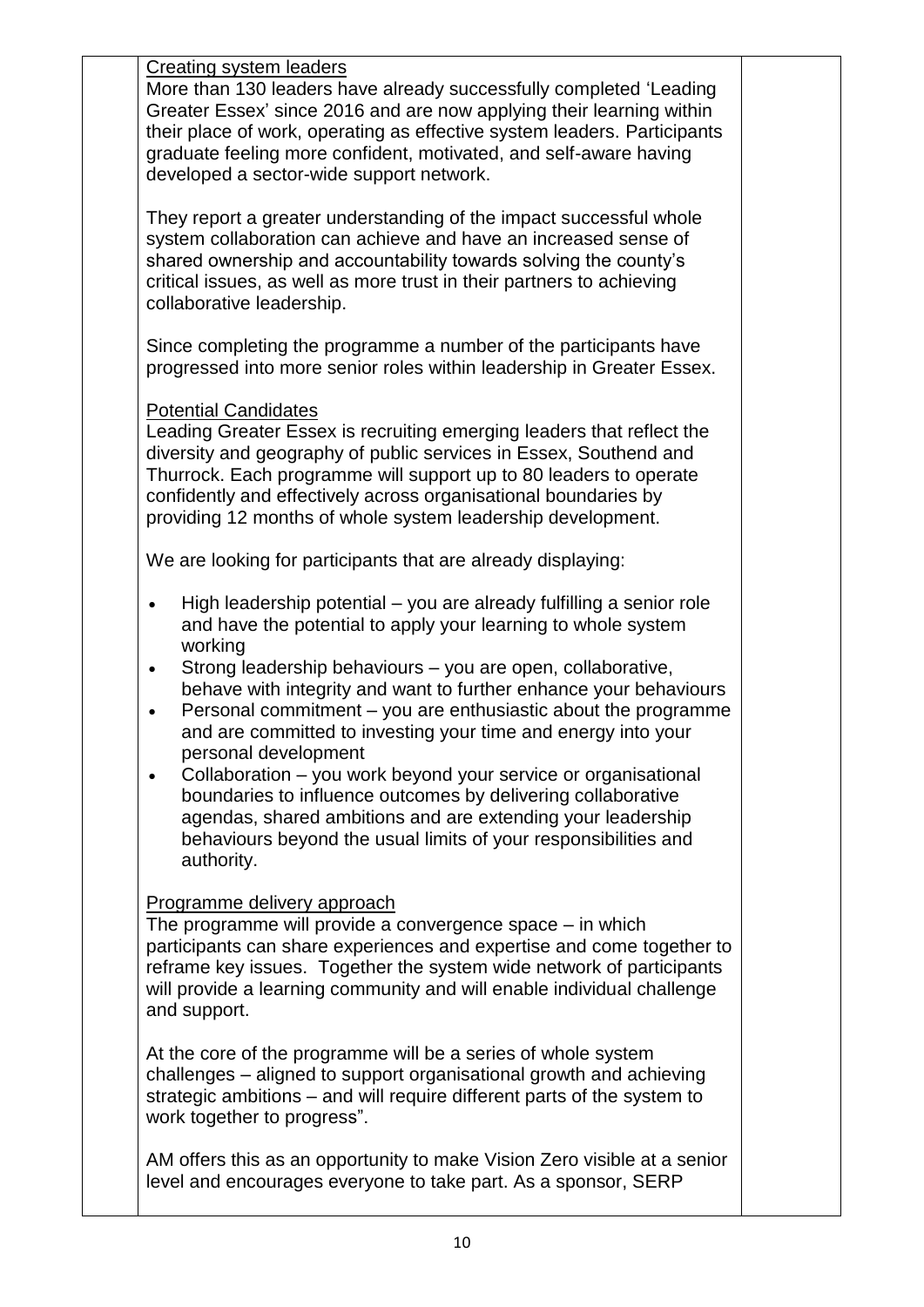|    | would need to give about 1 hour per fortnight but this can be shared<br>across our strategic team.                                                                                                                                                                                                                                                                                                                                                                                                                                                                            |    |
|----|-------------------------------------------------------------------------------------------------------------------------------------------------------------------------------------------------------------------------------------------------------------------------------------------------------------------------------------------------------------------------------------------------------------------------------------------------------------------------------------------------------------------------------------------------------------------------------|----|
|    | <b>Decision:</b> The Board supported the suggestion and would like to<br>pursue the idea.                                                                                                                                                                                                                                                                                                                                                                                                                                                                                     |    |
|    | <b>Action:</b> AM will set up a meeting with the organisers.                                                                                                                                                                                                                                                                                                                                                                                                                                                                                                                  | AM |
| 11 | Request to process safety camera offences on a private road:                                                                                                                                                                                                                                                                                                                                                                                                                                                                                                                  |    |
|    | AH asked whether the Board is happy, in principle, to support the<br>enforcement of speed using camera technology on a private road,<br>recognising that the ultimate decision rests with the Chief Constable.                                                                                                                                                                                                                                                                                                                                                                |    |
|    | GP would want Chief Officers' views. Public confidence must be maintained<br>and resources must be used to serve the public. Any scheme must be seen<br>as road safety as not as revenue raising. AH confirmed that there would be<br>no financial benefit to DP World. SERP would benefit from some course<br>attendees, these offenders will be using our network. Any collisions likely to<br>have an impact on Thurrock network in particular with queues on surrounding<br>network. Thurrock would welcome further discussion.                                           |    |
|    | Decision: Board agreed to proceed with further discussion.                                                                                                                                                                                                                                                                                                                                                                                                                                                                                                                    | AH |
| 12 | Item withdrawn.                                                                                                                                                                                                                                                                                                                                                                                                                                                                                                                                                               |    |
|    |                                                                                                                                                                                                                                                                                                                                                                                                                                                                                                                                                                               |    |
| 13 | Relocation update - Request for Financial Contribution:                                                                                                                                                                                                                                                                                                                                                                                                                                                                                                                       |    |
|    | Paper had been circulated. Essex Police Board had signed off paper on<br>5/10/21. Chief Officers thanked the team for their work. Essex Police request<br>a £181k contribution towards the additional costs of meeting SERP<br>requirements at Laindon. Further request for revenue funding will be made.<br>Relocation and mileage costs were discussed but these would sit with the<br>employer. £181k is not final cost and is subject to tender. Some elements are<br>being questioned. Cllr LW asked for the process to be open, transparent and<br>as easy as possible. |    |
|    | The option with air conditioning was not recommended as Essex Police<br>confident that more efficient solutions were available. Cllr LW noted that the<br>heat generated by equipment and machinery needed to be taken into account<br>in heat calculations.                                                                                                                                                                                                                                                                                                                  |    |
|    | Decision: Board agreed to £181k on provisional basis for the basis of<br>procurement.                                                                                                                                                                                                                                                                                                                                                                                                                                                                                         |    |
| 14 | Partner updates:                                                                                                                                                                                                                                                                                                                                                                                                                                                                                                                                                              |    |
|    | <b>Essex Police:</b>                                                                                                                                                                                                                                                                                                                                                                                                                                                                                                                                                          |    |
|    | <b>Estate</b> – Stanway Roads Policing Unit is subject to a move in April 2022. The<br>Unit will move to Boreham Complex following the closure of Stanway.                                                                                                                                                                                                                                                                                                                                                                                                                    |    |
|    | <b>Road Crime Uplift</b> – The process is now underway to select officers into<br>roles within the Road Crime Team. A Police Sergeant was selected on 24/9<br>with further PC interviews taking place soon. Growth of 1 PS & 6 PC's was<br>part of the 2021/22 PFCC Precept uplift in Policing.                                                                                                                                                                                                                                                                               |    |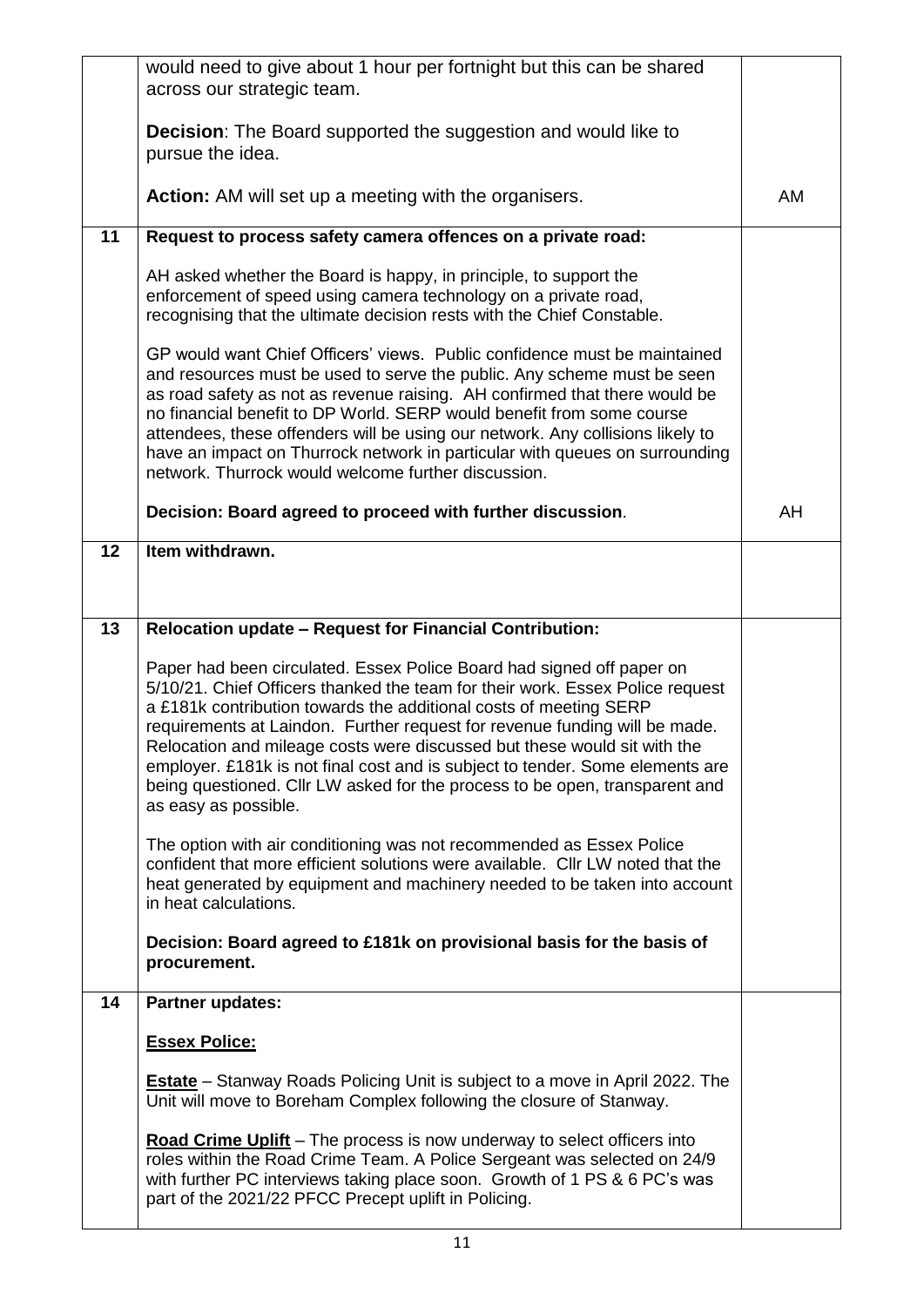The Road Crime Team posts will enhance our reactive, pro-active and investigative capability around high-end harm on the road network alongside disruption and dismantling organised vehicle crime groups.

**Drug Drive, Road Traffic Toxicology** – The National picture continues to improve with capacity for toxicology testing improving. The Essex cap of weekly submissions remains in place and is subject to continuous review. Toxicology results are now being received back in force within the statutory time limits (6 months)

**Operation CALLA (Car Cruise / Young Drivers)** – Roads Policing teams have supported Local Policing with additional reactive patrols in known Car Cruise hotspots during the summer period. Particular focus and support has been placed into Southend which has been subject to weekly organised car cruise activity. Other locations include Thurrock, A131 (Gt Leighs) & Colchester.

**Extra Eyes** – This project has continued to develop from strength to strength with an increased effort to provide a better level of understanding and dialogue with the cycle community. Colchester Cycling have met with the Extra Eyes team and a working relationship has now been established. Each month the team reviews approximately 350 incidents of which around 250 attract positive action.

**Speed enforcement weekends, Motor cycle routes** – During the summer months, focus has been on known motorcycle routes used by leisure riders. The motorcycle team have promoted through the use of Social Media their activity including a regular focus on villages such as Finchingfield, Althorne, Leaden Roding and Fyfield. The use of plain and marked bikes has proven to be a real success in improving public confidence and engagement.

**Laser Cam 4** – 3 New devices are about to become fully operational following training. These devices operate during the hours of darkness and offer a real opportunity to mitigate risk during these hours, particularly areas subject to young driver anti-social behaviour.

#### **Essex Highways**

The Education team has 7 new casual staff who are also helping on SAT days. The team is very much enjoying being on the road again and engaging. People are willing to be approached and to talk.

Primary schools are allowing the team in but some secondary schools still not wanting staff on site. Development of digital interventions has been slower than we would have liked due to the developer being inundated with additional work. As this was for ECC, we agreed a balance of priorities.

Battle Plan meeting have been restarted following summer break. With schools opening up again the group is seeking to evaluate the effectiveness of digital provision of services to determine the appropriate balance of digital / face-to-face / practical delivery for the education team. Digital evaluation is a new and complex area which is time consuming to develop.

The website working group was being led by a contractor who has now terminated his contract with ECC. K Brimley and CC picked up the website working group but this area of work remains a risk due to resource, complexity and knowledge. K Brimley will be away in November and CC currently off sick. Projects will have to be prioritised accordingly.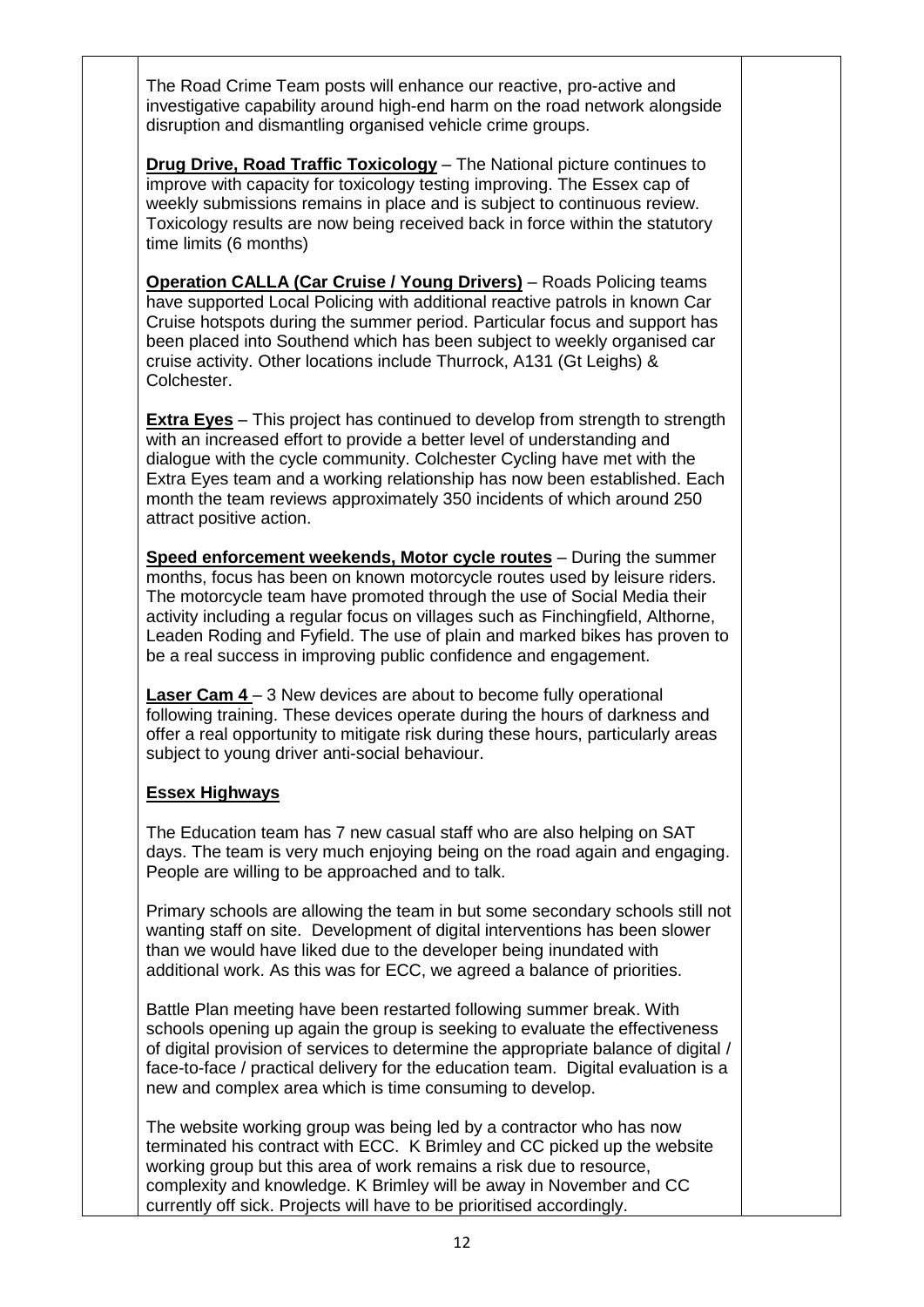| NDORS team is recruiting 5 staff to cope with bookings having doubled and<br>to provide the monitoring function. The NDORS audit is ongoing.                                                                                                                                                                                                                                                                                                                                                                                                                                                                                                                                                                                                        |            |
|-----------------------------------------------------------------------------------------------------------------------------------------------------------------------------------------------------------------------------------------------------------------------------------------------------------------------------------------------------------------------------------------------------------------------------------------------------------------------------------------------------------------------------------------------------------------------------------------------------------------------------------------------------------------------------------------------------------------------------------------------------|------------|
| The Cycling team have taken on 4 new trainers but need more and will<br>advertise for these in the New Year to train ready for Easter. The Regional<br>Development Centre (RDC) has been approved meaning that we will be able<br>to train our own trainers if we can get someone through that training! We will<br>train some trainers to deliver scooter training funded by Spin, which will stand<br>us in good stead for the future but take up has been disappointing.                                                                                                                                                                                                                                                                         |            |
| Successful funding bid to train trainers to teach people with disabilities will be<br>used in Nov/Dec but, again, take up disappointing and currently no funding to<br>deliver the service. Employment model of trainers needs review to provide<br>more resilience, better training and potential for cohesion with delivery of<br>other services which would provide more work for the individuals.                                                                                                                                                                                                                                                                                                                                               |            |
| <b>EF&amp;RS</b> – (AM) Team is now Fire and Water Safety. L Bailey has been<br>recruited; she is a Special Constable. Interviews next week for the lead role.<br>The Vision Zero post-collision response and care layer of protection could be<br>supported by Fire; Essex is the education lead to share best practice from the<br>National Fire Extrication Competition (EUCRO). Also exploring social value<br>around prevention. Some of this is around procurement e.g.; an element of<br>their business needs to comply with organisational values. Also refreshing the<br>work undertaken with young people. Investigating how Vison Zero can be<br>brought to life within the fire service and will report on this at the next<br>meeting. | AM         |
| NH – (NA) Engagement around route strategies starting regionally and<br>nationally. M11 J7A is finished with J8 to start. A12 J15-19 works, Marks Tey<br>then Ingatestone in 2022/23 and A120 West to Kelvedon.                                                                                                                                                                                                                                                                                                                                                                                                                                                                                                                                     |            |
| <b>Thurrock</b> – (MK) Looking at A128 Orsett Cock to boundary average safety<br>camera system with night time capability. A13 widening will be complete in<br>New Year. Cruisers around Lakeside shopping area causing an issue, groups<br>calling for traffic calming and cameras but doesn't meet criteria. A PCSO in<br>place and working with police and Community Safety Partnerships.<br>Suggested that residents report using footage to Extra Eyes. Could we do a<br>SAT day at Lakeside and adjust timings to times of behaviour? Pony and trap<br>issues could generate safety issues on A1014 Manor Way. Any incident<br>would impact the surrounding network.                                                                          |            |
| AP noted that Roscommon Way has painted start and finish lines! Laser Cam<br>4s and undercover tactics will be used. S Willsher is police contact. AP will<br>send contact details for MK to supply locations for action.                                                                                                                                                                                                                                                                                                                                                                                                                                                                                                                           | AP         |
| AP hoping for footage from young driver fatal collision to use with families'<br>permission. Cllr LW enquired whether LHPs could contribute to Laser Cams.<br>AP would welcome this and pointed out that 75m stretches could now be<br>enforced using new average systems and that we should look to use new<br>technology more.                                                                                                                                                                                                                                                                                                                                                                                                                    |            |
| Action: SAT day/Calypso activity can be arranged. Team would love to<br>use Lakeside as a venue.                                                                                                                                                                                                                                                                                                                                                                                                                                                                                                                                                                                                                                                    | <b>NJF</b> |
|                                                                                                                                                                                                                                                                                                                                                                                                                                                                                                                                                                                                                                                                                                                                                     |            |